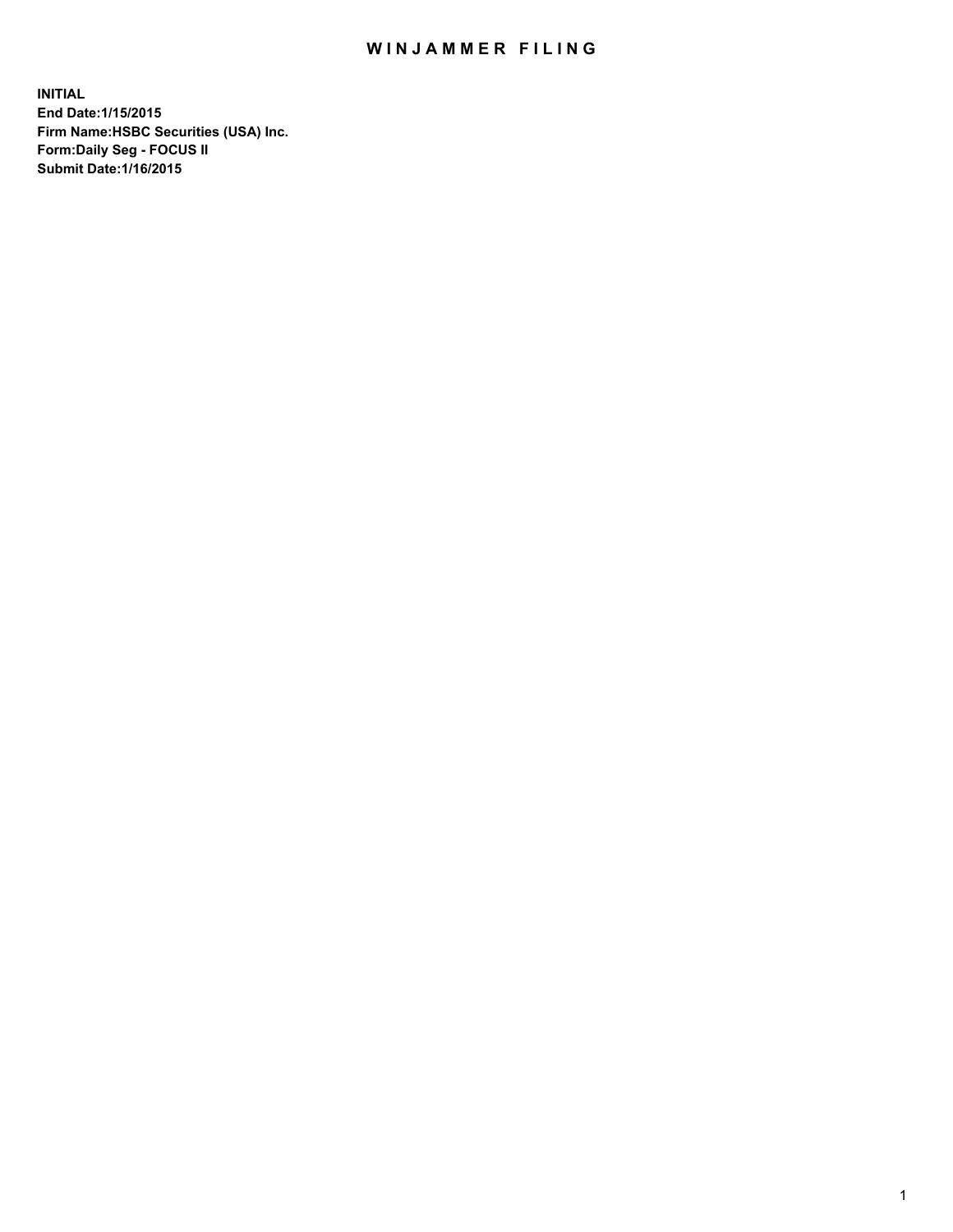## **INITIAL End Date:1/15/2015 Firm Name:HSBC Securities (USA) Inc. Form:Daily Seg - FOCUS II Submit Date:1/16/2015 Daily Segregation - Cover Page**

| Name of Company<br><b>Contact Name</b><br><b>Contact Phone Number</b><br><b>Contact Email Address</b>                                                                                                                                                                                                                          | <b>HSBC Securities (USA) Inc.</b><br><b>Steven Richardson</b><br>212-525-6445<br>steven.richardson@us.hsbc.com |
|--------------------------------------------------------------------------------------------------------------------------------------------------------------------------------------------------------------------------------------------------------------------------------------------------------------------------------|----------------------------------------------------------------------------------------------------------------|
| FCM's Customer Segregated Funds Residual Interest Target (choose one):<br>a. Minimum dollar amount: ; or<br>b. Minimum percentage of customer segregated funds required:%; or<br>c. Dollar amount range between: and; or<br>d. Percentage range of customer segregated funds required between: % and %.                        | 50,000,000<br>0 <sub>0</sub><br>0 <sub>0</sub>                                                                 |
| FCM's Customer Secured Amount Funds Residual Interest Target (choose one):<br>a. Minimum dollar amount: ; or<br>b. Minimum percentage of customer secured funds required:%; or<br>c. Dollar amount range between: and; or<br>d. Percentage range of customer secured funds required between:% and%.                            | 10,000,000<br><u>0</u><br>0 <sub>0</sub><br>0 <sub>0</sub>                                                     |
| FCM's Cleared Swaps Customer Collateral Residual Interest Target (choose one):<br>a. Minimum dollar amount: ; or<br>b. Minimum percentage of cleared swaps customer collateral required:% ; or<br>c. Dollar amount range between: and; or<br>d. Percentage range of cleared swaps customer collateral required between:% and%. | 30,000,000<br>00<br><u>00</u>                                                                                  |

Attach supporting documents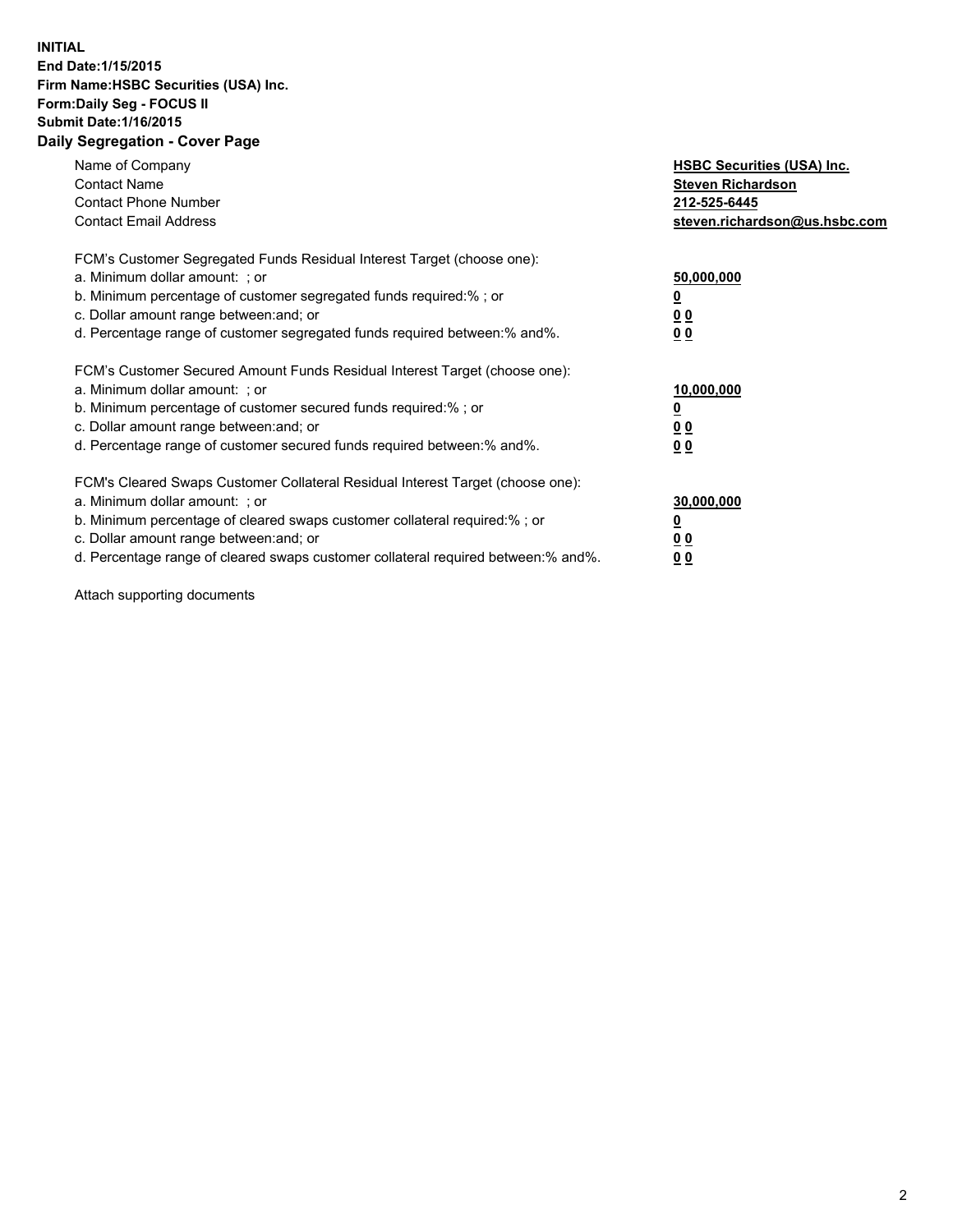**INITIAL End Date:1/15/2015 Firm Name:HSBC Securities (USA) Inc. Form:Daily Seg - FOCUS II Submit Date:1/16/2015 Daily Segregation - Secured Amounts**

|          | Daily Segregation - Secured Amounts                                                                        |                                          |
|----------|------------------------------------------------------------------------------------------------------------|------------------------------------------|
|          | Foreign Futures and Foreign Options Secured Amounts                                                        |                                          |
|          | Amount required to be set aside pursuant to law, rule or regulation of a foreign                           | $0$ [7305]                               |
|          | government or a rule of a self-regulatory organization authorized thereunder                               |                                          |
| 1.       | Net ledger balance - Foreign Futures and Foreign Option Trading - All Customers                            |                                          |
|          | A. Cash                                                                                                    | 82,644,738 [7315]                        |
|          | B. Securities (at market)                                                                                  | 33,510,642 [7317]                        |
| 2.       | Net unrealized profit (loss) in open futures contracts traded on a foreign board of trade                  | 13,941,909 [7325]                        |
| 3.       | Exchange traded options                                                                                    |                                          |
|          | a. Market value of open option contracts purchased on a foreign board of trade                             | $0$ [7335]                               |
|          | b. Market value of open contracts granted (sold) on a foreign board of trade                               | $0$ [7337]                               |
| 4.       | Net equity (deficit) (add lines 1. 2. and 3.)                                                              | 130,097,289 [7345]                       |
| 5.       | Account liquidating to a deficit and account with a debit balances - gross amount                          | 263,110 [7351]                           |
|          | Less: amount offset by customer owned securities                                                           | -262,912 [7352] 198 [7354]               |
| 6.       | Amount required to be set aside as the secured amount - Net Liquidating Equity                             | 130,097,487 [7355]                       |
|          | Method (add lines 4 and 5)                                                                                 |                                          |
| 7.       | Greater of amount required to be set aside pursuant to foreign jurisdiction (above) or line                | 130,097,488 [7360]                       |
|          | 6.                                                                                                         |                                          |
|          | FUNDS DEPOSITED IN SEPARATE REGULATION 30.7 ACCOUNTS                                                       |                                          |
| 1.       | Cash in banks                                                                                              |                                          |
|          | A. Banks located in the United States                                                                      | 26,283,289 [7500]                        |
|          | B. Other banks qualified under Regulation 30.7                                                             | 0 [7520] 26,283,289 [7530]               |
| 2.       | Securities                                                                                                 |                                          |
|          | A. In safekeeping with banks located in the United States                                                  | 78,510,642 [7540]                        |
|          | B. In safekeeping with other banks qualified under Regulation 30.7                                         | 0 [7560] 78,510,642 [7570]               |
| 3.       | Equities with registered futures commission merchants                                                      |                                          |
|          | A. Cash                                                                                                    | $0$ [7580]                               |
|          | <b>B.</b> Securities                                                                                       | $0$ [7590]                               |
|          | C. Unrealized gain (loss) on open futures contracts                                                        | $0$ [7600]                               |
|          | D. Value of long option contracts                                                                          | $0$ [7610]                               |
|          | E. Value of short option contracts                                                                         | 0 [7615] 0 [7620]                        |
| 4.       | Amounts held by clearing organizations of foreign boards of trade                                          |                                          |
|          | A. Cash                                                                                                    | $0$ [7640]                               |
|          | <b>B.</b> Securities                                                                                       | $0$ [7650]                               |
|          | C. Amount due to (from) clearing organization - daily variation                                            | $0$ [7660]                               |
|          | D. Value of long option contracts                                                                          | $0$ [7670]                               |
|          | E. Value of short option contracts                                                                         | 0 [7675] 0 [7680]                        |
| 5.       | Amounts held by members of foreign boards of trade                                                         |                                          |
|          | A. Cash                                                                                                    | 56,899,272 [7700]                        |
|          | <b>B.</b> Securities                                                                                       | $0$ [7710]                               |
|          | C. Unrealized gain (loss) on open futures contracts                                                        | 13,941,909 [7720]                        |
|          | D. Value of long option contracts                                                                          | $0$ [7730]                               |
|          | E. Value of short option contracts                                                                         |                                          |
|          | Amounts with other depositories designated by a foreign board of trade                                     | <u>0</u> [7735] <b>70,841,181</b> [7740] |
| 6.<br>7. | Segregated funds on hand                                                                                   | 0 [7760]                                 |
| 8.       |                                                                                                            | $0$ [7765]                               |
| 9.       | Total funds in separate section 30.7 accounts                                                              | 175,635,112 [7770]                       |
|          | Excess (deficiency) Set Aside for Secured Amount (subtract line 7 Secured Statement<br>Page 1 from Line 8) | 45,537,624 [7380]                        |
| 10.      | Management Target Amount for Excess funds in separate section 30.7 accounts                                |                                          |
| 11.      | Excess (deficiency) funds in separate 30.7 accounts over (under) Management Target                         | 29,946,974 [7780]<br>15,590,650 [7785]   |
|          |                                                                                                            |                                          |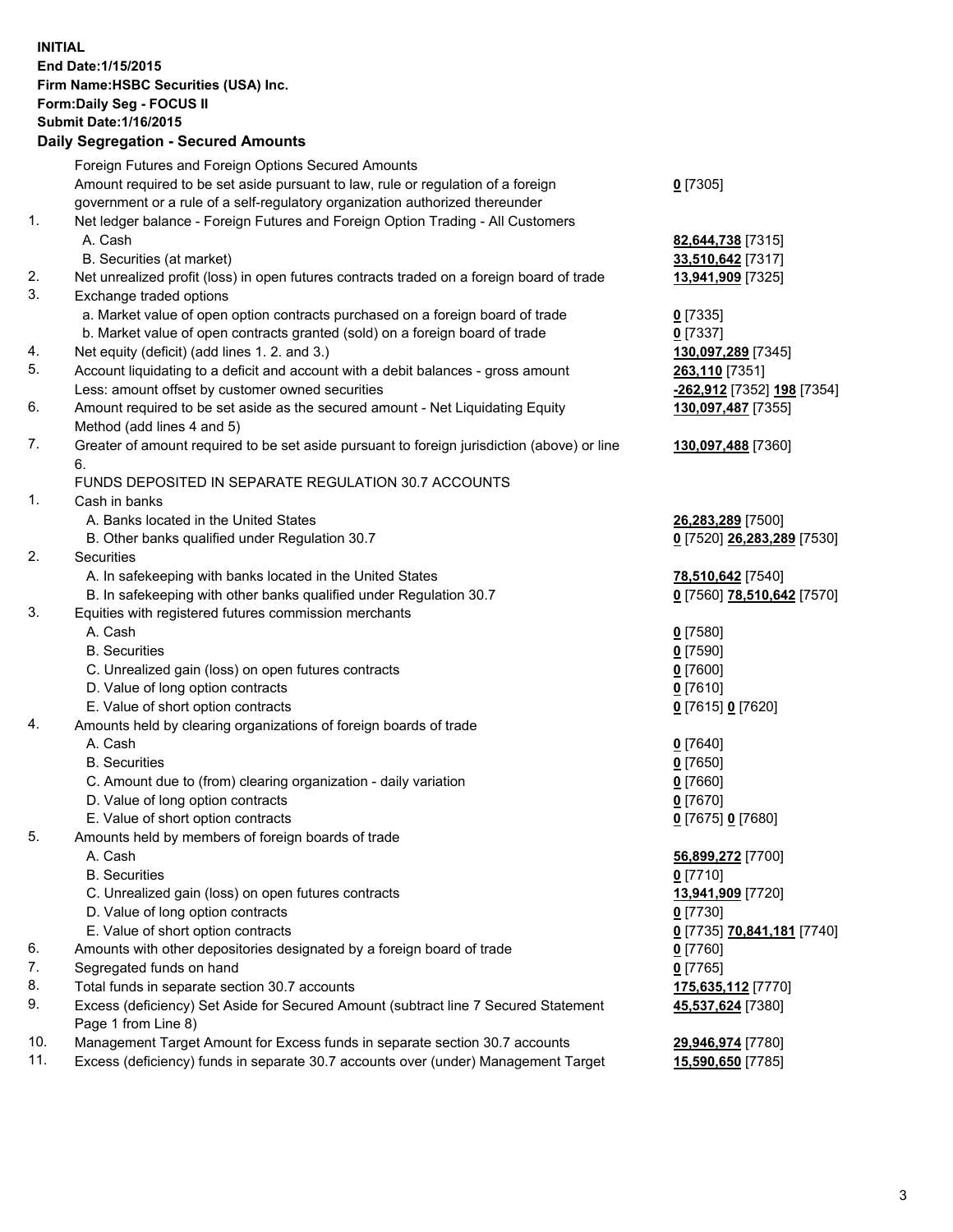| <b>INITIAL</b>                            | End Date: 1/15/2015<br>Firm Name: HSBC Securities (USA) Inc.<br>Form: Daily Seg - FOCUS II      |                                            |  |  |  |  |
|-------------------------------------------|-------------------------------------------------------------------------------------------------|--------------------------------------------|--|--|--|--|
| <b>Submit Date: 1/16/2015</b>             |                                                                                                 |                                            |  |  |  |  |
| Daily Segregation - Segregation Statement |                                                                                                 |                                            |  |  |  |  |
|                                           | SEGREGATION REQUIREMENTS(Section 4d(2) of the CEAct)                                            |                                            |  |  |  |  |
| 1.                                        | Net ledger balance                                                                              |                                            |  |  |  |  |
|                                           | A. Cash                                                                                         | 437,170,271 [7010]                         |  |  |  |  |
|                                           | B. Securities (at market)                                                                       | 588,262,396 [7020]                         |  |  |  |  |
| 2.                                        | Net unrealized profit (loss) in open futures contracts traded on a contract market              | -188,692,458 [7030]                        |  |  |  |  |
| 3.                                        | Exchange traded options                                                                         |                                            |  |  |  |  |
|                                           | A. Add market value of open option contracts purchased on a contract market                     | 124,855,090 [7032]                         |  |  |  |  |
|                                           | B. Deduct market value of open option contracts granted (sold) on a contract market             | -14,271,975 [7033]                         |  |  |  |  |
| 4.                                        | Net equity (deficit) (add lines 1, 2 and 3)                                                     | 947,323,324 [7040]                         |  |  |  |  |
| 5.                                        | Accounts liquidating to a deficit and accounts with                                             |                                            |  |  |  |  |
|                                           | debit balances - gross amount                                                                   | 3,781,138 [7045]                           |  |  |  |  |
|                                           | Less: amount offset by customer securities                                                      | -3,780,558 [7047] 580 [7050]               |  |  |  |  |
| 6.                                        | Amount required to be segregated (add lines 4 and 5)                                            | 947,323,904 [7060]                         |  |  |  |  |
|                                           | FUNDS IN SEGREGATED ACCOUNTS                                                                    |                                            |  |  |  |  |
| 7.                                        | Deposited in segregated funds bank accounts                                                     |                                            |  |  |  |  |
|                                           | A. Cash                                                                                         | 14,638,348 [7070]                          |  |  |  |  |
|                                           | B. Securities representing investments of customers' funds (at market)                          | $0$ [7080]                                 |  |  |  |  |
|                                           | C. Securities held for particular customers or option customers in lieu of cash (at             | 76,024,600 [7090]                          |  |  |  |  |
| 8.                                        | market)                                                                                         |                                            |  |  |  |  |
|                                           | Margins on deposit with derivatives clearing organizations of contract markets<br>A. Cash       |                                            |  |  |  |  |
|                                           | B. Securities representing investments of customers' funds (at market)                          | 241, 166, 377 [7100]<br>117,206,487 [7110] |  |  |  |  |
|                                           | C. Securities held for particular customers or option customers in lieu of cash (at             | 512,237,796 [7120]                         |  |  |  |  |
|                                           | market)                                                                                         |                                            |  |  |  |  |
| 9.                                        | Net settlement from (to) derivatives clearing organizations of contract markets                 | <u>-40,845,162</u> [7130]                  |  |  |  |  |
| 10.                                       | Exchange traded options                                                                         |                                            |  |  |  |  |
|                                           | A. Value of open long option contracts                                                          | 124,855,090 [7132]                         |  |  |  |  |
|                                           | B. Value of open short option contracts                                                         | -14,271,975 [7133]                         |  |  |  |  |
| 11.                                       | Net equities with other FCMs                                                                    |                                            |  |  |  |  |
|                                           | A. Net liquidating equity                                                                       | 16,347,989 [7140]                          |  |  |  |  |
|                                           | B. Securities representing investments of customers' funds (at market)                          | $0$ [7160]                                 |  |  |  |  |
|                                           | C. Securities held for particular customers or option customers in lieu of cash (at             | $0$ [7170]                                 |  |  |  |  |
|                                           | market)                                                                                         |                                            |  |  |  |  |
| 12.                                       | Segregated funds on hand                                                                        | $0$ [7150]                                 |  |  |  |  |
| 13.                                       | Total amount in segregation (add lines 7 through 12)                                            | 1,047,359,550 [7180]                       |  |  |  |  |
| 14.                                       | Excess (deficiency) funds in segregation (subtract line 6 from line 13)                         | 100,035,646 [7190]                         |  |  |  |  |
| 15.<br>16.                                | Management Target Amount for Excess funds in segregation                                        | 50,000,000 [7194]                          |  |  |  |  |
|                                           | Excess (deficiency) funds in segregation over (under) Management Target Amount<br><b>Excess</b> | 50,035,646 [7198]                          |  |  |  |  |
|                                           |                                                                                                 |                                            |  |  |  |  |